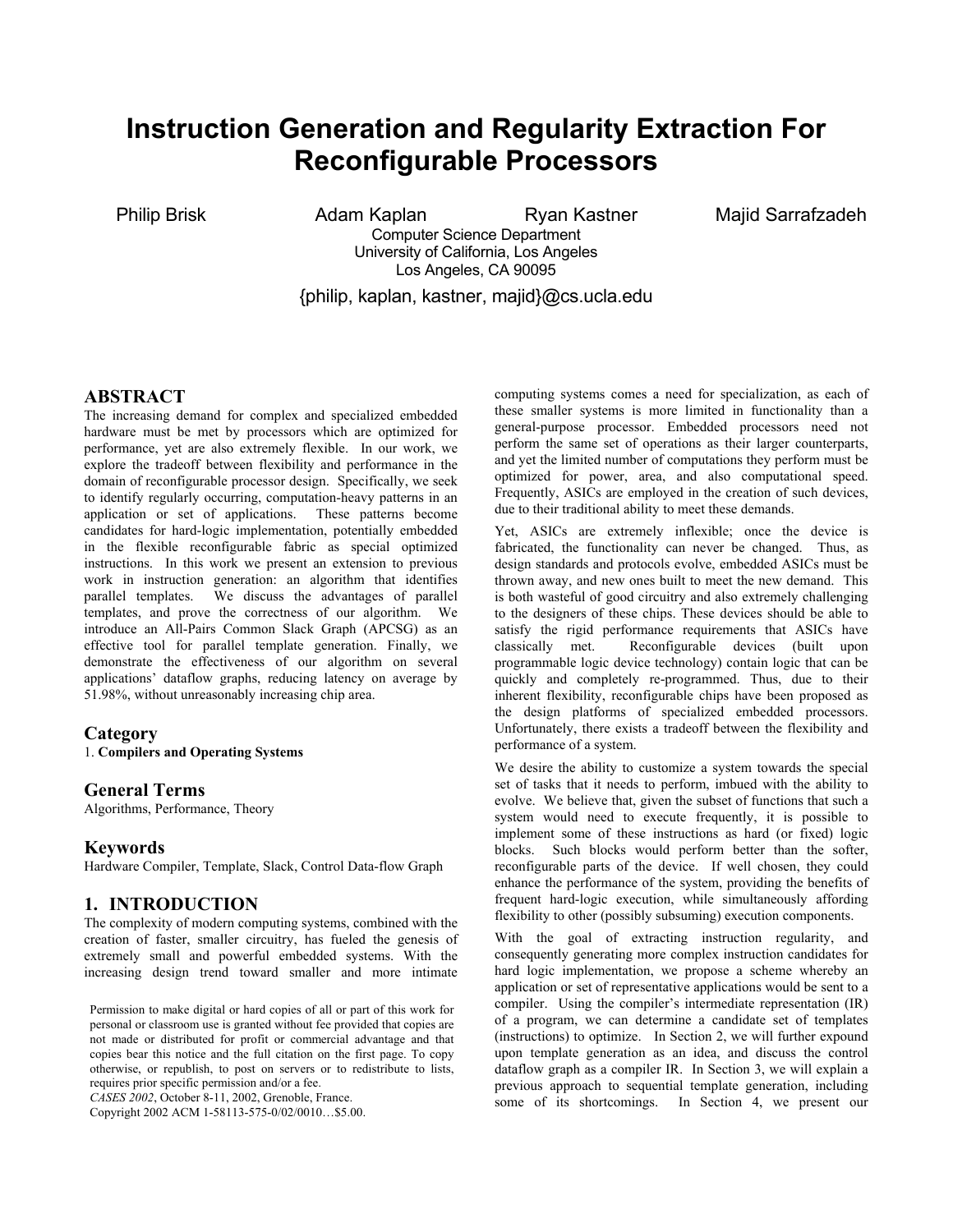algorithmic extension to template generation. In Section 5, we discuss our implementation as well as some preliminary empirical results of our instruction generation algorithm. In Section 6, we present some related work. Finally, in Section 7, we conclude with some future direction for this work.

# **2. TEMPLATE GENERATION**

Templates are repeated occurrences of possibly interdependent nodes and edges in a dataflow graph (DFG). Each node in a DFG represents some simple operation, such as ADD or LOAD. Templates can be thought of as vertex clusters, or super-nodes, which represent instructions at the architecture level. In this paper, we define two different types of templates. Sequential templates correspond to nodes connected by directed edges in the DFG (i.e. nodes which represent a sequential execution operation). Parallel templates correspond to nodes whose operations can be scheduled for simultaneous execution. Sequential templates contain direct data dependencies (as they follow DFG edges) and thus cannot directly increase inherent parallelism in the execution. Parallel templates have no data dependencies between them, but may restrict the scheduling mechanism at lower synthesis stages.

Template generation attempts to extract regularities of simple mathematical operations on data flow graphs (DFGs). DFGs define interdependent sequences of ALU operations that occur between branching statements. DFGs are an integral piece of an intermediate compiler format known as control data flow graphs (CDFGs). CDFGs are a commonly accepted form of internal representation upon which a compiler can perform optimization and template matching. The nodes in CDFGs are basic blocks, sequences of arithmetic instructions with exactly one entrance (branch target) and exactly one exit (branching or halt instruction). An example of a CDFG is presented in Figure 1.

The template generation algorithms we discuss operate on DFGs, but do not yet extend across control nodes. Template generation is performed on the DFGs within each CDFG node, but branchsubsuming templates have not been investigated yet.



**Figure 1. A Typical CDFG** 



**Figure 2. An example of a DAG with and without a sequential template.** 

# **3. SEQUENTIAL AND PARALLEL TEMPLATES**

Sequential instruction generation was first applied to reconfigurable systems by Kastner [1]. Sequential templates attempt to extract sequential regularity in a DFG. Sequential regularity can be observed in a DFG when multiple instances of directed edges connect nodes of type A to nodes of type B (A and B correspond to simple ALU operations). Determining a set of candidate sequential templates is simple. One simply needs to examine all of the edges in a DFG and count the different types that occur. An example of a DFG with and without a sequential template is shown in Figure 2.

Since we wish to extract regularity, the edges that occur the most often will be the best candidates for sequential templates. The count for any given edge type indicates that a particular data dependency between two operations occurs frequently within the data flow of a program; however, the count alone is a misleading heuristic. Often, candidate templates will overlap one another, hence only some subset of candidate edges can legally become templates at any given time.

In Figure 3, we observe two sequential edges of type (CVT,XOR). Unfortunately, both of these edges are incident on the same XOR-node. Therefore, we cannot cluster both edges because they overlap at the XOR-node; however, we can cluster one or the other of the edges. In the future, we will consider the effects of clustering all three of these nodes into a larger template.

When it is time to actually create the template, a super-node replaces each node-edge-node combination. The super-node will have the same connectivity as the node-edge-node, and will maintain the node-edge-node information internally

Before we can cluster nodes, we must traverse the DAG and record the number of occurrences of particular edge types. Consequently, we will cluster the most frequently occurring edge type(s).

Sequential clustering iterates between the traversal and clustering phases until some stop condition is met. Without a stopping condition, all nodes and super-nodes would eventually be clustered to the point where the DAG consists of only one node, which is not a desirable outcome. There are several potential stopping conditions. Kastner [1] experimented with different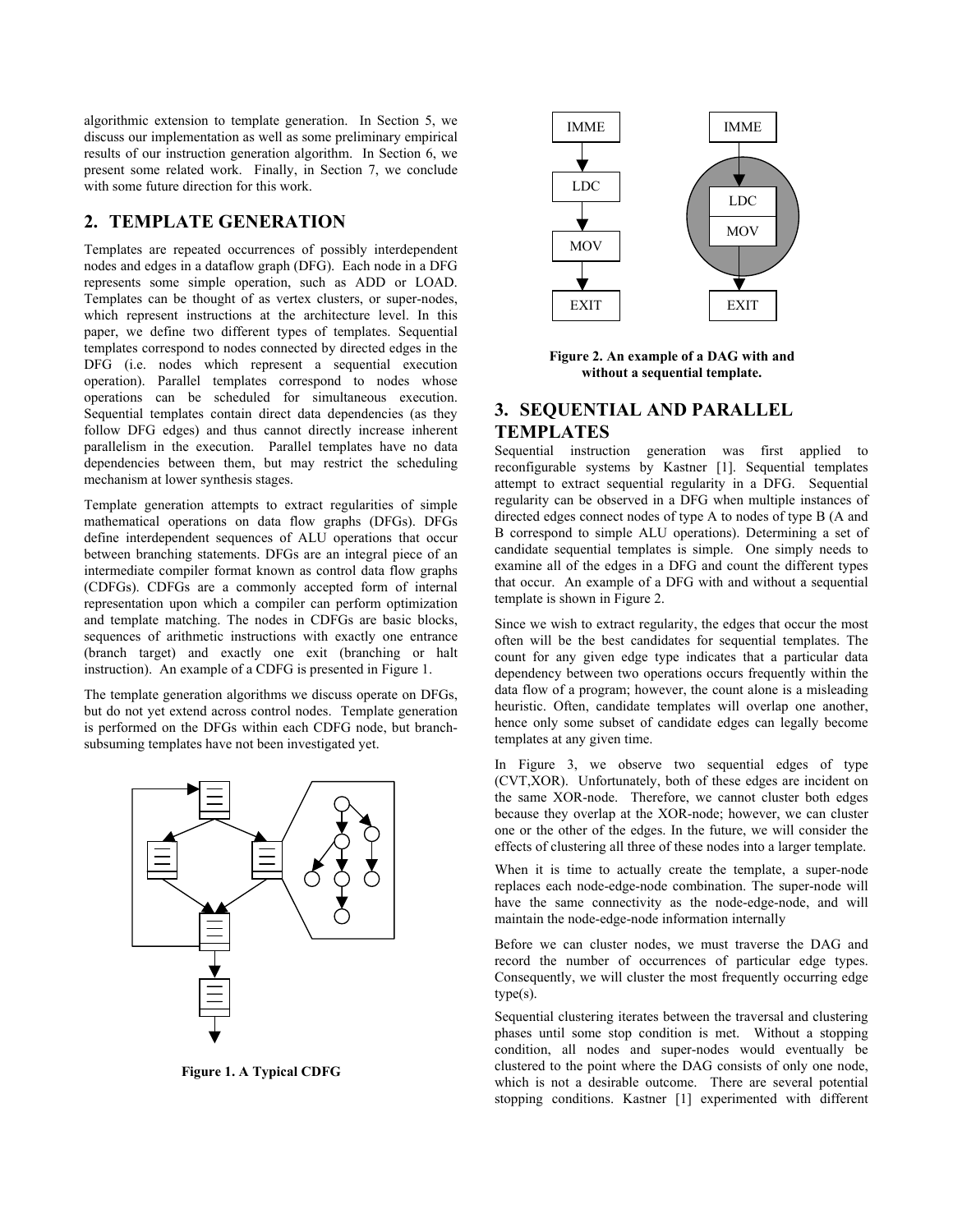stopping criteria, using the amount of graph coverage as a metric of success.



**Figure 3. An example of a DAG with conflicting candidate sequential templates** 

# **4. PARALLEL TEMPLATES**

Parallel templates attempt to extract forms of regularity that are free of data dependencies. Parallel regularity cannot be observed directly by examining edges in a DFG. Alternatively, one must examine DFG nodes in an order that is orthogonal to the flow of data in the DFG. An example of a DFG with a parallel template is shown in Figure 4.

Two nodes are candidates to be parallel templates if they could possibly be scheduled at the same time step by some scheduling heuristic; or equivalently, if the common slack between the nodes is greater than zero. The slack of a DFG node can be loosely described as the number time steps at which the node could be scheduled without violating data dependencies or increasing the length of the critical path of the DFG. The common slack shared by any pair of nodes in a DFG is the number of time steps at which their operations could execute simultaneously within data dependency constraints.

In order to formally determine which nodes may be scheduled together, we create an All-Pairs Common Slack Graph (APCSG) from the DFG. Every pair of nodes in the graph is considered. If the common slack between the two edges is greater than zero, an edge weighted with the common slack is added between the two nodes in question.



**Figure 4. The DAG in Figure 3 with a parallel template.**

Calculation of common slack between two nodes assumes that the graph has been topologically sorted in advance using ASAP scheduling. The level of a node is defined as the earlier possible time step at which it is scheduled during ASAP scheduling. The slack of a node may be calculated as the difference between its level sorted by ALAP scheduling and its level sorted by ASAP scheduling.

The edges in the APCSG represent the set of every pair of DFG nodes which can be scheduled at the same time step by some scheduling heuristic. Therefore, we have chosen the nodes adjacent to the set of APCSG edges to represent our candidate set of parallel templates.

A more generalized model would take note of the fact that any clique of size k in the APCSG is a set of k nodes that can be scheduled at the same time step by some scheduling heuristic. The set of APCSG edges is simply the set of all two-node cliques in the APCSG. Nonetheless, we chose only the nodes adjacent to edges in the APCSG as our candidate set of parallel templates because the clique problem is NP-complete. Examining the costs and benefits of the clique finding approach is promising future work.

To determine which types of parallel nodes should be clustered, we count the number of APCSG edges between each node type, taking into account the common slack values. Then, we cluster the corresponding DFG nodes whose APCSG edges have the highest count.

An example of a DFG and its corresponding APCSG are shown in Figures 5 and 6.

In an analogous manner to the algorithm for sequential template generation, the parallel clustering algorithm selects the most frequently occurring edge type in the APCSG. Unlike the sequential methodology, however, common slack is also used to determine exactly which type of edges should be used for contraction. For each type of edge that appears in the APCSG, a weighted sum is taken.

∑  $\epsilon$ instances $(e)$  in APCSG Weight(parallel edge type  $e$ ) = Weight(parallel edge type  $e$ ) =  $\qquad \qquad \sum$  APCSG\_Weight(*i*) *i* ∈instances(*e*  $e$  *i*  $\rightarrow$  APCSG\_Weight(*i* 

Once the weighted sums have been computed, we cluster edges of the type that has the greatest weighted sum. Among all edges of the chosen type, we will first cluster those with the largest common slack values. Once again, we justify this heuristic by arguing that clustering nodes with large common slack values will minimize the flexibility that we lose after clustering the nodes. This leads to greater amounts of regularity that can be extracted in future iterations of the algorithm. This makes it an intuitively favorable heuristic.

Initially, we prefer to cluster those edges between nodes with large common slack values. This helps to reduce the amount of slack in the DFG that is lost as a result of clustering the nodes. By similar logic, this heuristic reduces the number of edges that must be removed from the APCSG. Hence, it preserves parallelism in the DFG.

In the case of our example in Figures 5 and 6, the most frequently occurring weighted edge type is (MUL, MUL), which occurs three times with weighted sum of 4. The edge with weight 2 is chosen for clustering. The resulting DFG and APCSG are shown in Figures 7 and 8.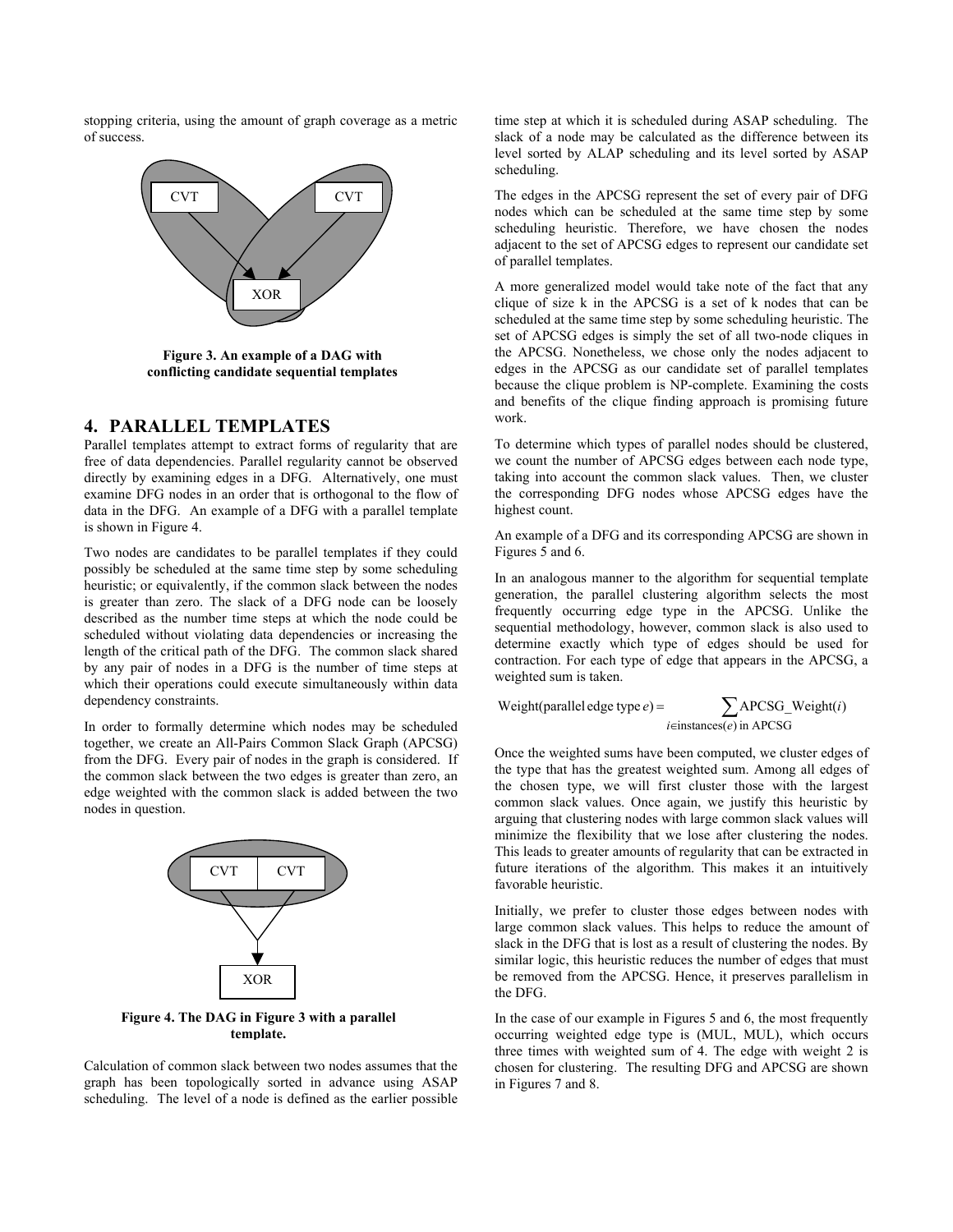



**Figure 5. An example DFG that will be used to illustrate the creation of the APCSG.** 









**Figure 8. The APCSG after one round of parallel clustering.**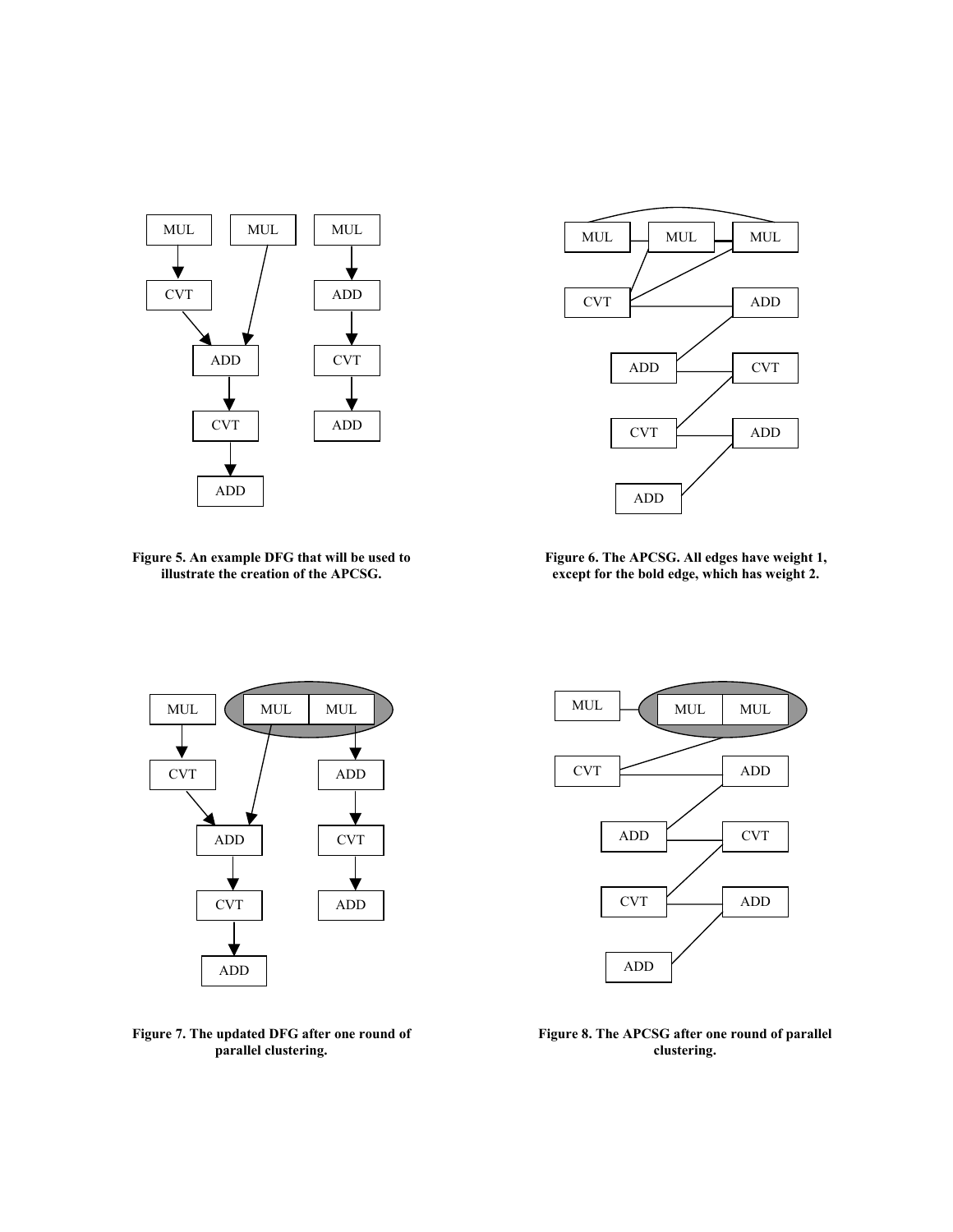



**Figure 9. The updated DFG after two rounds of parallel clustering.** 

**Figure 10. The APCSG after two rounds of parallel clustering.** 

The most frequently occurring edge type in Figures 7 and 8 is (CVT, ADD), so the corresponding nodes are chosen for clustering. Figures 9 and 10 show the resulting DFG and APCSG after one final iteration of clustering.

# **4.1 Combining Sequential and Parallel Template Generation**

The processes of determining candidate sets of sequential and parallel templates are inherently different. Sets of sequential candidates can be deduced by examining edges in the original DFG; whereas sets of parallel candidates can be found by examining the edges in the APCSG. Candidate sets for sequential and parallel templates can be determined independently of one another, but they can be treated in the same way. If we use the weighted sum heuristic, we can combine parallel and sequential template generation into a single algorithm. At present, we equate number-of-occurrences of a given edge type with its summed slack values. (In the future, an empirically-driven modification to this cost function may be considered.)

The algorithm for simultaneous sequential and parallel template generation is shown in Figure 11. The profiling functions determine the most frequently occurring edge types in the DFG and APCSG respectively. The dispatch clustering function determines whether the nodes being clustered are sequential or parallel, and then dispatches the information to the appropriate clustering function.

The complexity of construction of the APCSG is  $O(V^2)$  because each pair of vertices in the DFG must be examined. The complexity of the profiling functions are  $O(E_{dfg})$  and  $O(E_{\text{ancsg}})$ respectively because each edge need only be examined once. The number of iterations of the while loop depends purely on the stopping heuristics; however, in the worst case, only one pair of nodes will be clustered during each iteration until there are no edges left. Therefore, the overall complexity of the template generation algorithm is  $O(E_{dfg}^2 + E_{apcsg}^2)$ .



**Figure 11. Algorithm for Simultaneous Sequential and Parallel Template Generation**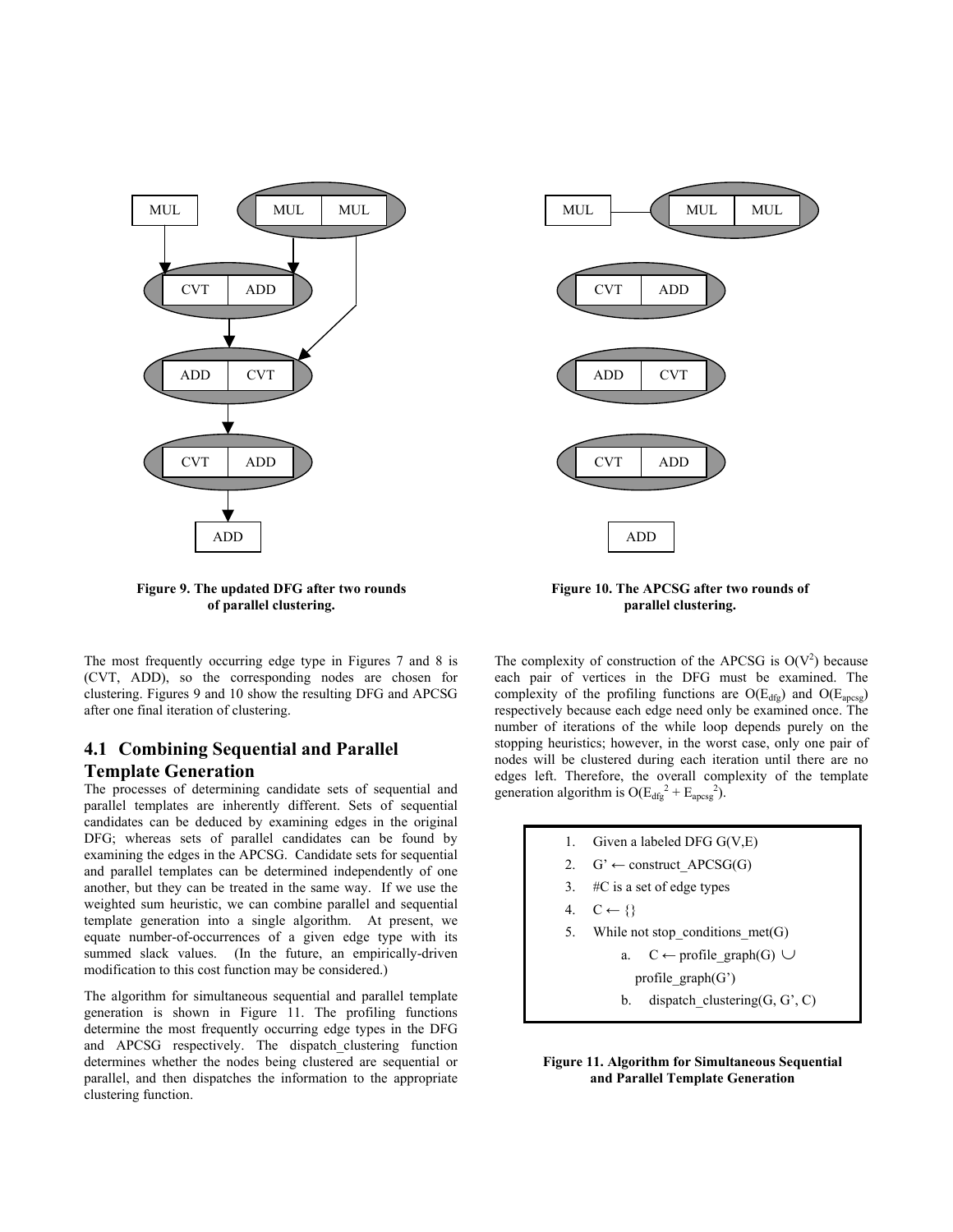# **4.2 DAG Isomorphism**

An important issue arises when comparing templates to one another to determine regularity. We wish to find, at every stage, the number of occurrences of a given edge type. It is mandatory to check both nodes of each edge for equivalence. If both nodes are equal to those of the type we wish to locate, then we have found another occurrence of this edge type.

As clustering commences, the vertices attached to each edge may become harder to compare. These vertices may be super-nodes, combinations of two or more original nodes with an internal directed acyclic graph (DAG) representation of the original node set. Our approach to DAG isomorphism must also consider the type of operation represented by each node. All isomorphic patterns must match node types as well as nodes and edges.

In general the test for isomorphism cannot be applied efficiently for directed acyclic graphs. Although DAG isomorphism has never been proven NP-complete, all proposed solutions to the problem possess exponential running time. We thwarted this problem in our work by integrating a polynomial-time approximation of DAG isomorphism into our implementation, via the University of Naples' VFLib Graph Matching Library [2]. Although this approximation is not perfect (i.e. it will miss some DAGs that are isomorphic to one another) it is acceptable for our purposes.

### **5. EXPERIMENT AND RESULTS**

We implemented our algorithms on top of the Stanford SUIF compiler [3]. Building upon some of the modifications made by Kastner for sequential template construction [1], we added a full implementation of the APCSG and its generation, as well as the code to successfully merge parallel and sequential templates. Finally, we added the higher-level heuristic that performed the combination of sequential and parallel clustering. Our template sizes were restricted to five internal nodes, and our algorithm terminated when the total number of super-nodes (clustered vertices) in the DFG was less than half of the original number of vertices.

Our initial goal was to determine how template generation would affect the general scheduling of instructions, regardless of whether the target of compilation is a super-scalar pipelined architecture or the synthesis of new hardware. Although application synthesis is not the goal of the compiler, a high-level synthesis tool could perform scheduling of the resulting clustered DFGs.

Specifically, our experiment is designed to determine the scheduling latency of our generated DFGs (intuitively analogous to the time of execution on a powerful processor). We compare this latency to the scheduling latency of the original (nonclustered) DFG. Assuming that latency is generally improved by the addition of special blocks of logic to execute regular instructions, we furthermore wish to explore the impact that these clustering decisions will make on chip area. Specifically, a thorough exploration of the latency/area tradeoffs of clustering is required in order to evaluate our methods.

In order to simulate the results of our algorithm, we compiled and generated instructions for four programs: an image convolution algorithm [4], DeCSS (the decryption of DVD encoding) [5], the DES encryption algorithm [6], and the Rijndael AES encryption

algorithm [7]. These algorithms are typical candidates for industrial hardware implementation (as cameras, DVD players, and embedded encryption devices must perform these operations). Additionally they are computationally intensive, leading to generally large DFGs which are benign to regularity extraction. From each compiled CDFG of the programs, four representative DFGs were selected for scheduling. The scheduling algorithm we used has been described in detail in [8], and is comparable to the state-of-the-art in the research community. The resulting latency of each scheduled DFG (both with and without clustering) is recorded in Table 1. In Table 2, we record both the decrease in latency and the increase in FPGA area that resulted from our clustering algorithm.

Clearly, clustering of DFGs reduces the number of total instructions, and increases the potential to execute frequently occurring sets of parallel operations. This directly improves the schedule of the application DFGs, demonstrating latency improvement by as much as 76.19% on our largest DFG (the first basic block of the DES encryption algorithm: 150 nodes). For every DFG scheduled, latency was improved by at least 25%, a surprisingly good figure. Additionally, the FPGA area increased an average of 21.55% (maximally 150% in some smaller DFGs). Occasionally, even decreased area was realized via clustering, presumably due to improved utilization of regular specialized components. Overall, the average latency improvement (51.98%) shadowed the area gains (average 21.55%), especially on larger, more complex DFGs.

|                     |        | No Clustering | Sequential and<br>Parallel<br>Clustering |  |
|---------------------|--------|---------------|------------------------------------------|--|
| Convolve            | Node 1 | 10            | 5                                        |  |
|                     | Node 2 | 6             | 4                                        |  |
|                     | Node 3 | 8             | $\overline{2}$                           |  |
|                     | Node 4 | 8             | 6                                        |  |
| <b>DeCSS</b>        | Node 1 | 11            | 6                                        |  |
|                     | Node 2 | 10            | 3                                        |  |
|                     | Node 3 | 56            | 31                                       |  |
|                     | Node 4 | 21            | 9                                        |  |
| DeS                 | Node 1 | 84            | 20                                       |  |
|                     | Node 2 | 59            | 24                                       |  |
|                     | Node 3 | 20            | 11                                       |  |
|                     | Node 4 | 18            | 11                                       |  |
| Rijndael AES Node 1 |        | 24            | 15                                       |  |
|                     | Node 2 | 56            | 32                                       |  |
|                     | Node 3 | 17            | 6                                        |  |
|                     | Node 4 | 6             | $\overline{2}$                           |  |

#### **Table 1. Latency Measurements for Each Scheduled DFG (in CPU Cycles)**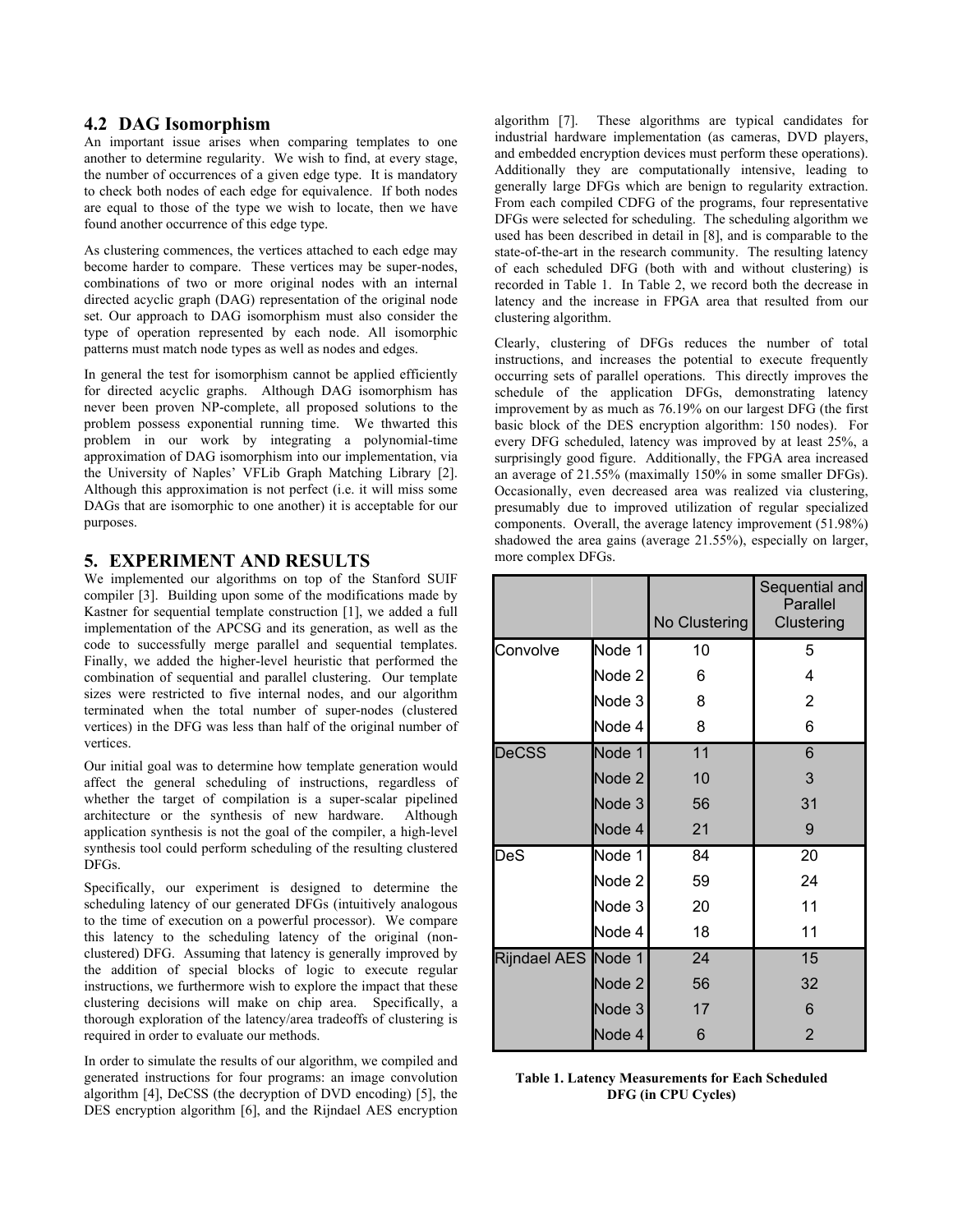|                     |           | Size of<br>original<br><b>DFG</b><br>(nodes) | $\frac{0}{0}$<br>Latency<br>Decreas<br>e | % FPGA<br>Area<br>Increase |
|---------------------|-----------|----------------------------------------------|------------------------------------------|----------------------------|
| Convolve            | Node 1    | 20                                           | 50.00                                    | 66.67                      |
|                     | Node 2    | 13                                           | 33.33                                    | $-4.55$                    |
|                     | Node 3    | 17                                           | 75.00                                    | 31.25                      |
|                     | Node 4    | 19                                           | 25.00                                    | 4.17                       |
| <b>DeCSS</b>        | Node 1    | 21                                           | 45.45                                    | 150.00                     |
|                     | Node 2    | 13                                           | 70.00                                    | $-12.50$                   |
|                     | Node 3    | 121                                          | 44.64                                    | 25.00                      |
|                     | Node 4    | 55                                           | 57.14                                    | 37.50                      |
| <b>DeS</b>          | Node 1    | 150                                          | 76.19                                    | $-5.88$                    |
|                     | Node 2    | 122                                          | 59.32                                    | 23.96                      |
|                     | Node 3    | 55                                           | 45.00                                    | 15.38                      |
|                     | Node 4    | 43                                           | 38.89                                    | 4.17                       |
| <b>Rijndael AES</b> | Node 1    | 38                                           | 37.50                                    | 20.91                      |
|                     | Node 2    | 105                                          | 42.86                                    | 33.00                      |
|                     | Node 3    | 46                                           | 64.71                                    | $-6.25$                    |
|                     | Node 4    | 8                                            | 66.67                                    | $-38.10$                   |
|                     | Averages: | 52.875                                       | 51.98                                    | 21.55                      |

**Table 2. Latency Reduction and Area Increase for DFGs with Template Generation** 

# **6. RELATED WORK**

Instruction selection (in the context of code generation) is the fundamental technique used by a compiler to map its intermediate code representation to a target machine's set of operations. The best-known selection algorithm is an optimal dynamic programming solution, which was first devised by Aho and Johnson [9], extending the work of Sethi and Ullman on code generation for expression trees [10]. The goal of these works was to minimize the number of total program steps (or operations performed), especially those operations performed on registers. The target architectures of their machines were known in advanced and the generation of new templates was a lengthy and complicated procedure, requiring the interface of hardware and systems-software designers. Our work is a rethinking of the instruction selection process, attempting to create the hardware and its software simultaneously.

Template generation via clusters of primitive operations has been explored before in [11, 12, 13]. These techniques are used to identify regular sequential sets of operations for use in ASIP design or high-level synthesis. To the best of the authors' knowledge, this is the first work that utilizes slack calculations on dataflow graphs in order to select parallel clusters of nodes.

PipeRench (a fully reconfigurable, pipelined FPGA architecture) utilized regularity extraction to reduce circuit area and increase performance [14]. However, their templates were hand optimized to produce beneficial results. Cadambi and Goldstein limit the form of template they consider to single output templates with a bounded set of inputs, reasoning that inputs/outputs must be bounded in order for their macros to remain routable. However, in the architecture we discuss, these instructions are implemented as small hard-logic blocks integrated into the reconfigurable fabric. These blocks can be given additional routing resources. Therefore, the restrictions provided by the authors need not be considered in our work. The authors suggested that profiling may be beneficial for small granularity FPGAs, but no supporting experiment was provided in their work to support this suggestion.

Regularity extraction has many applications in the CAD domain, including hierarchical scheduling [15], reduction of data-path complexity and improved design quality [16], system level partitioning [17], and power reduction [18].

Rao and Kurdahi [17] discussed template generation for clustering (at the system level) using the first fit bin filling heuristic. Later, Cadambi and Goldstein [19] proposed single output template generation with a bottom-up approach. Both methods restrict templates by size and number of inputs/outputs. Our algorithms are flexible enough to support such a restriction (although currently we merely impose a size constraint).

IMEC's Cathedral Project [20] used a signal flow graph rather than a CDFG to perform clustering. However, their investigation was somewhat similar to ours in spirit. The Cathedral Project investigated DSP applications at the high-level synthesis stage. Their data path was composed of Abstract Building Blocks (ABBs) (instructions available from a given hardware library). A collection of many ABBs was referred to as an application specific unit (ASU). IMEC's algorithm attempted to identify ASUs that could be executed with the best performance via manual clustering of the graph into more compact operations (similar to our template construction). However, unlike IMEC's work, our template generation algorithms are automated. Their results showed that reduction of critical path length as well as reduction of interconnect were both achievable via this method.

One of the most motivating investigations of performance gain via template matching was demonstrated in Corazao et al [21]. Much like the traditional compiler template matching algorithms, their project assumed a given library of highly regular templates. These templates could substitute for the comprising operations during the high-level synthesis stage, leading to critical path minimization. If some parts of a template were not needed, these portions were allowed to go unused (leading to a partial template matching). Their experiment resulted in large performance gains with a small area increase. Although many optimization techniques were tried as part of their strategy, template selection was described as having the largest positive performance impact.

Compton and Hauck's Totem Project [22] seeks to automate the generation of reconfigurable architectures customized for a limited set of applications. During placement and routing, they map coarse-grained components to a one-dimensional data path axis. Whereas our algorithm is given an application as high-level specification, their input is a set of architecture netlists, which are transformed into a physical design while simultaneously targeting improved routing flexibility and decreased area.